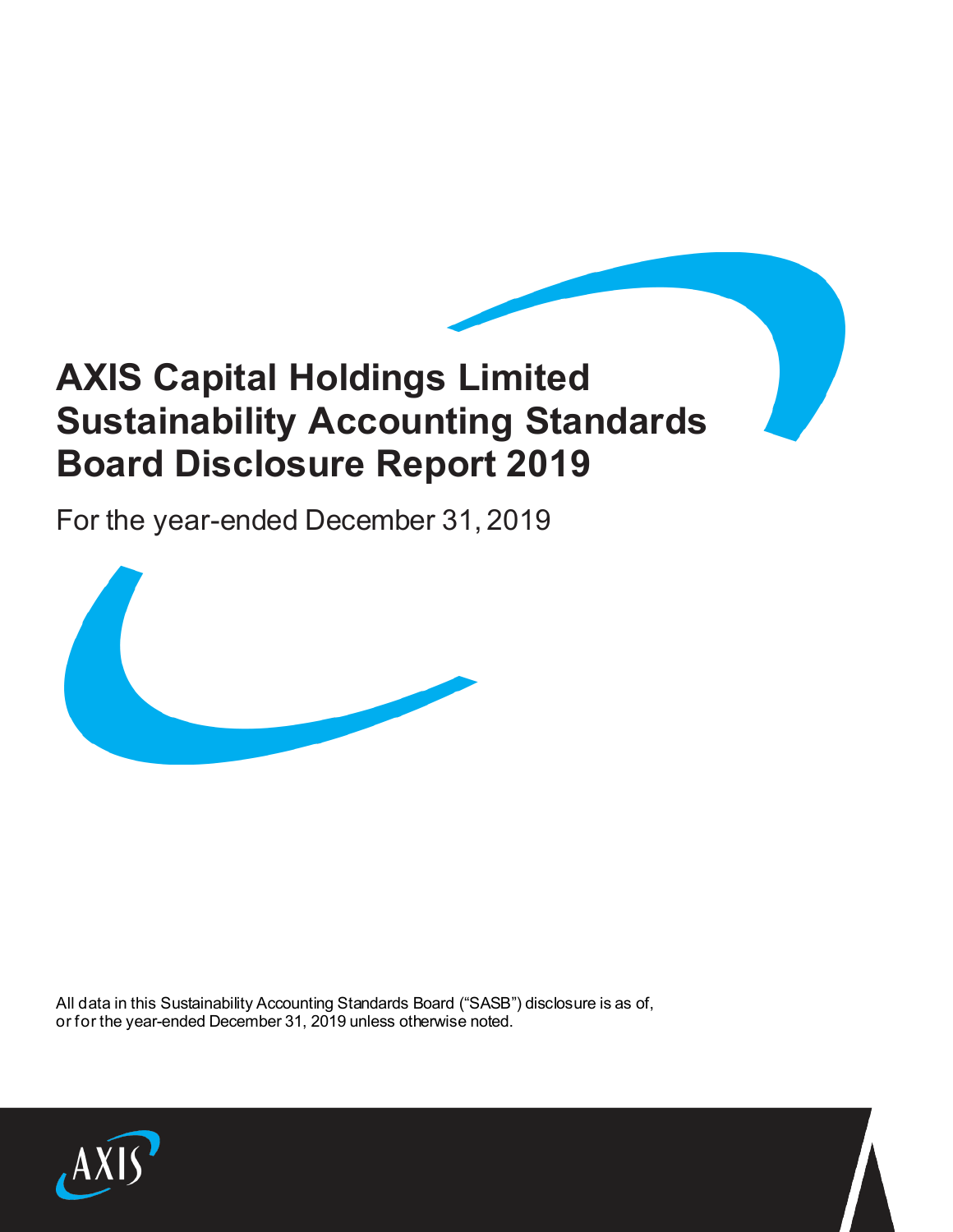# **SUSTAINABILITY ACCOUNTING STANDARDS BOARD DISCLOSURE**

AXIS Capital Holdings Limited ("AXIS Capital"), a Bermuda public limited liability company, provides a broad range of specialty insurance and reinsurance solutions to its clients on a worldwide basis through its operating subsidiaries and branch networks based in Bermuda, the United States, Europe, Singapore, Canada and the Middle East.

AXIS brings the sophistication of a top specialty insurer and global reinsurer and the agility of a firm with entrepreneurial roots. We write business from a position of leadership and relevance in our chosen markets. Our leadership is grounded in our people and in our corporate culture, which encourages collaboration, diversity and innovation. A purpose-driven organization, we strive to leave a positive imprint on the world through responsible business practices.

The following disclosure is aligned with the SASB standards for the insurance industry. [1](#page-1-0) For additional information about our environmental, social and governance practices, please refer to our annual report to shareholders, proxy statement and our corporate citizenship website, found at[: www.axiscapital.com](http://www.axiscapital.com/).

In this disclosure, references to "AXIS Capital" refer to AXIS Capital Holdings Limited and references to "AXIS" "we", "us", "our", the "Group" or the "Company" refer to AXIS Capital Holdings Limited and its direct and indirect subsidiaries and branches.

# I. Sustainability Disclosure Topics & Accounting Metrics

| <b>SASB TOPIC</b>                                                                | <b>SASB CODE</b> | <b>ACCOUNTING METRIC</b>                                                                                                                                                                                                                                                          | <b>PAGE</b> |
|----------------------------------------------------------------------------------|------------------|-----------------------------------------------------------------------------------------------------------------------------------------------------------------------------------------------------------------------------------------------------------------------------------|-------------|
| Transparent Information &<br><b>Fair Advice for Customers</b>                    | FN-IN-270a.1     | Total amount of monetary losses as a result of legal proceedings associated with<br>marketing and communication of insurance product-related information to new<br>and returning customers                                                                                        | 3           |
|                                                                                  | FN-IN-270a.2     | Complaints-to-claims ratio                                                                                                                                                                                                                                                        | 3           |
|                                                                                  | FN-IN-270a.3     | Customer retention rate                                                                                                                                                                                                                                                           | 4           |
|                                                                                  | FN-IN-270a.4     | Description of approach to informing customers about products                                                                                                                                                                                                                     |             |
| Incorporation of<br>Environmental, Social &                                      | FN-IN-410a.1     | Total invested assets, by industry and asset class                                                                                                                                                                                                                                |             |
| <b>Governance Factors in</b><br><b>Investment Management</b>                     | FN-IN-410a.2     | Description of approach to incorporation of environmental, social and governance<br>factors in investment management processes and strategies                                                                                                                                     |             |
| <b>Policies Designed to</b><br><b>Incentivize Responsible</b><br><b>Behavior</b> | FN-IN-410b.1     | Net premiums written related to energy efficiency and low carbon technology                                                                                                                                                                                                       | 6           |
|                                                                                  | FN-IN-410b.2     | Discussion of products and/or product features that incentivize health, safety<br>and/or environmentally responsible actions and/or behaviors                                                                                                                                     | 6           |
| <b>Environmental Risk Exposure</b>                                               | FN-IN-450a.1     | Probable Maximum Loss of insured products from weather-related natural<br>catastrophes                                                                                                                                                                                            |             |
|                                                                                  | FN-IN-450a.2     | Total amount of monetary losses attributable to insurance payouts from (1)<br>modeled natural catastrophes and (2) non-modeled natural catastrophes, by type<br>of event and geographic segment (net and gross of reinsurance)                                                    | 10          |
|                                                                                  | FN-IN-450a.3     | Description of approach to incorporation of environmental risks into (1) the<br>underwriting process for individual contracts and (2) the management of firm-<br>level risks and capital adequacy                                                                                 | 11          |
| <b>Systemic Risk Management</b>                                                  | FN-IN-550a.1     | Exposure to derivative instruments by category: (1) total potential exposure to<br>non-centrally cleared derivatives, (2) total fair value of acceptable collateral<br>posted with the Central Clearinghouse and (3) total potential exposure to<br>centrally cleared derivatives | 12          |
|                                                                                  | FN-IN-550a.2     | Total fair value of securities lending collateral assets                                                                                                                                                                                                                          | 13          |
|                                                                                  | FN-IN-550a.3     | Description of approach to managing capital- and liquidity-related risks<br>associated with systemic non-insurance activities                                                                                                                                                     | 13          |

<span id="page-1-0"></span><sup>1</sup> This report contains information about AXIS as of December 31, 2019. The inclusion of information contained in this report should not be construed as a characterization regarding the materiality or financial impact of that information. For a discussion of information that is material to AXIS Capital, please see our 2019 Annual Report on Form 10-K for the fiscal year ended December 31, 2019 ("2019 Form 10-K") filed with the U.S. Securities and Exchange Commission ("SEC") on February 27, 2020 and our periodic and other filings with the SEC,<br>which are accessible on the SEC's website at <u></u> current than that contained in this report. This report should be read in conjunction with our filings with the SEC and the other information we publish.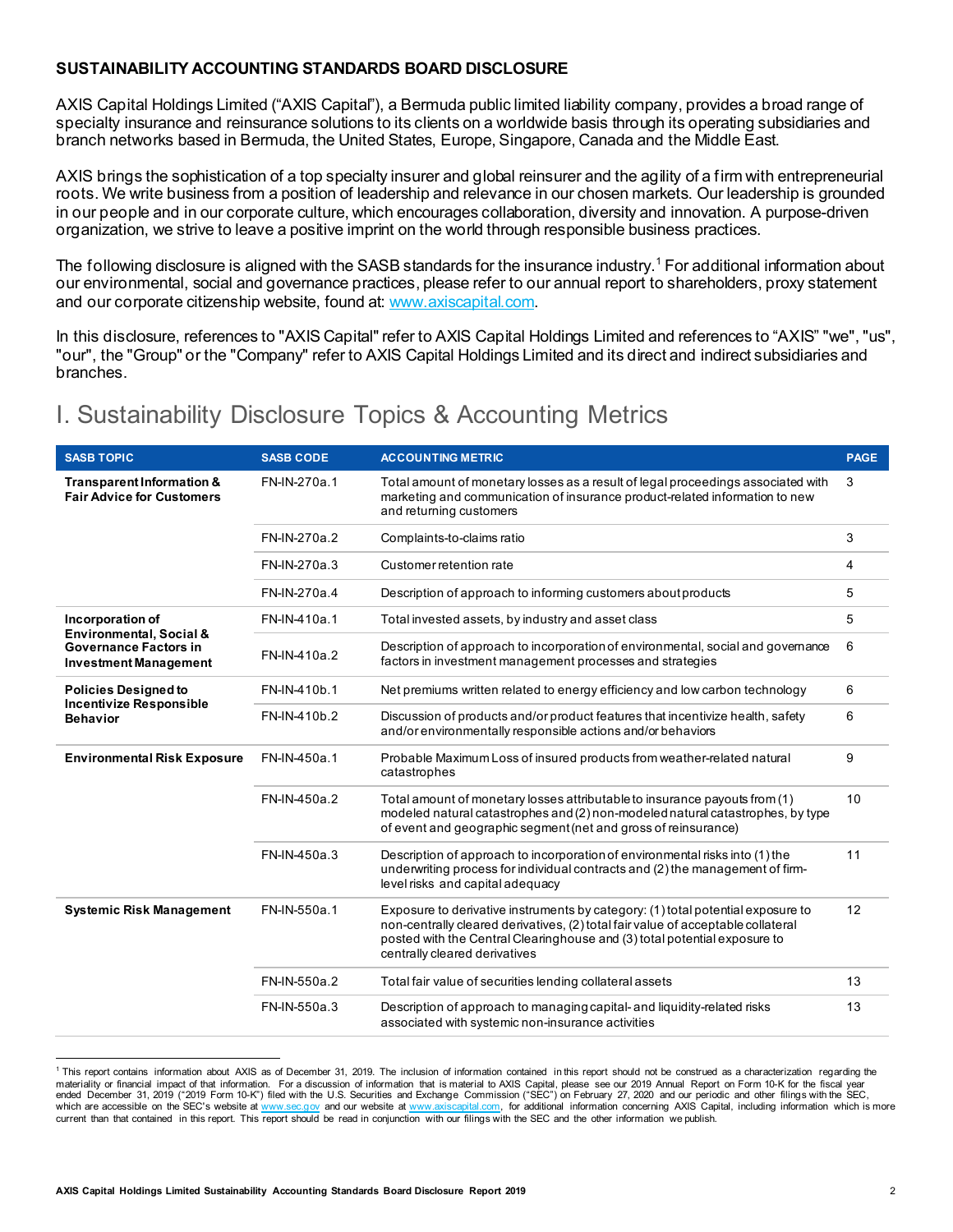# II. Activity Metric

| <b>SASB TOPIC</b> | <b>SASB CODE</b> | <b>ACCOUNTING METRIC</b>                | <b>PAGE</b> |
|-------------------|------------------|-----------------------------------------|-------------|
|                   | FN-IN-000 A      | Number of policies in force, by segment |             |

# III. Discussion and Explanations of Accounting and Activity Metrics

# **TRANSPARENT INFORMATION & FAIR ADVICE FOR CUSTOMERS**

# **FN-IN-270a.1**

## **Total amount of monetary losses as a result of legal proceedings associated with marketing and communication of insurance product-related information to new and returning customers**

In accordance with SEC requirements, AXIS Capital discloses all material legal proceedings, other than ordinary routine litigation incidental to the business, in its Annual Reports on Form 10-K and Quarterly Reports on Form 10-Q. In 2019, legal proceedings and/or losses, if any, associated with marketing and communication of insurance product-related information were de minimis.

# **FN-IN-270a.2**

## **Complaints-to-claims ratio**

#### **INSURANCE**

We provide a broad range of specialty lines insurance solutions to clients on a worldwide basis, through operating subsidiaries and branch networks based in Bermuda, the United States, Europe, Singapore, Canada and the Middle East. The lines of business in our insurance segment include property, marine, terrorism, aviation, credit and political risk, professional lines, liability and accident and health.

The SASB Insurance Standard includes "complaints-to-claims ratio" as an accounting metric. Under the standard, this metric is the ratio of the number of complaints the entity received across all insurance segments and regions during the reporting period per 1,000 claims that have been filed across all segments and regions during the same reporting year.

We do not calculate a complaints-to-claims ratio in accordance with the SASB metric because we do not believe it is a meaningful metric for assessing our claims handling process. Instead, we are providing an alternative complaint ratio metric, as described below.

One reason we do not calculate the complaints-to-claims ratio in accordance with the SASB metric is that complaints may be received years after a claim is closed, which could overstate or understate the ratio for particular periods. We also do not believe the metric to be meaningful for comparing our claims handling process to that of other companies. Companies may track open and closed claims differently, which could result in a comparison that is not meaningful. Additionally, a comparison of complaints-to-claims ratios across companies would not account for variations in an underwriting company's concentration of lines of business or market share, which further diminishes the usefulness of the metric.

We are providing an alternative complaint ratio metric. In particular, our U.S.-based insurance subsidiaries are subject to insurance regulation in the states and jurisdictions where they conduct business. Most state insurance departments provide consumer complaint data to the National Association of Insurance Commissioners ("NAIC") Consumer Information Source ("CIS"). Based on information from the state insurance departments, the NAIC provides a summary listing of all closed complaints by line of business for each U.S. domiciled underwriting company. The NAIC also develops a "closed complaint index," which takes into account this information as well as market share of premium by line of business. We believe this closed complaint index is a more meaningful metric because it factors in market concentration. Accordingly, we are providing a compilation of these closed complaint indices for our active U.S. insurance underwriting companies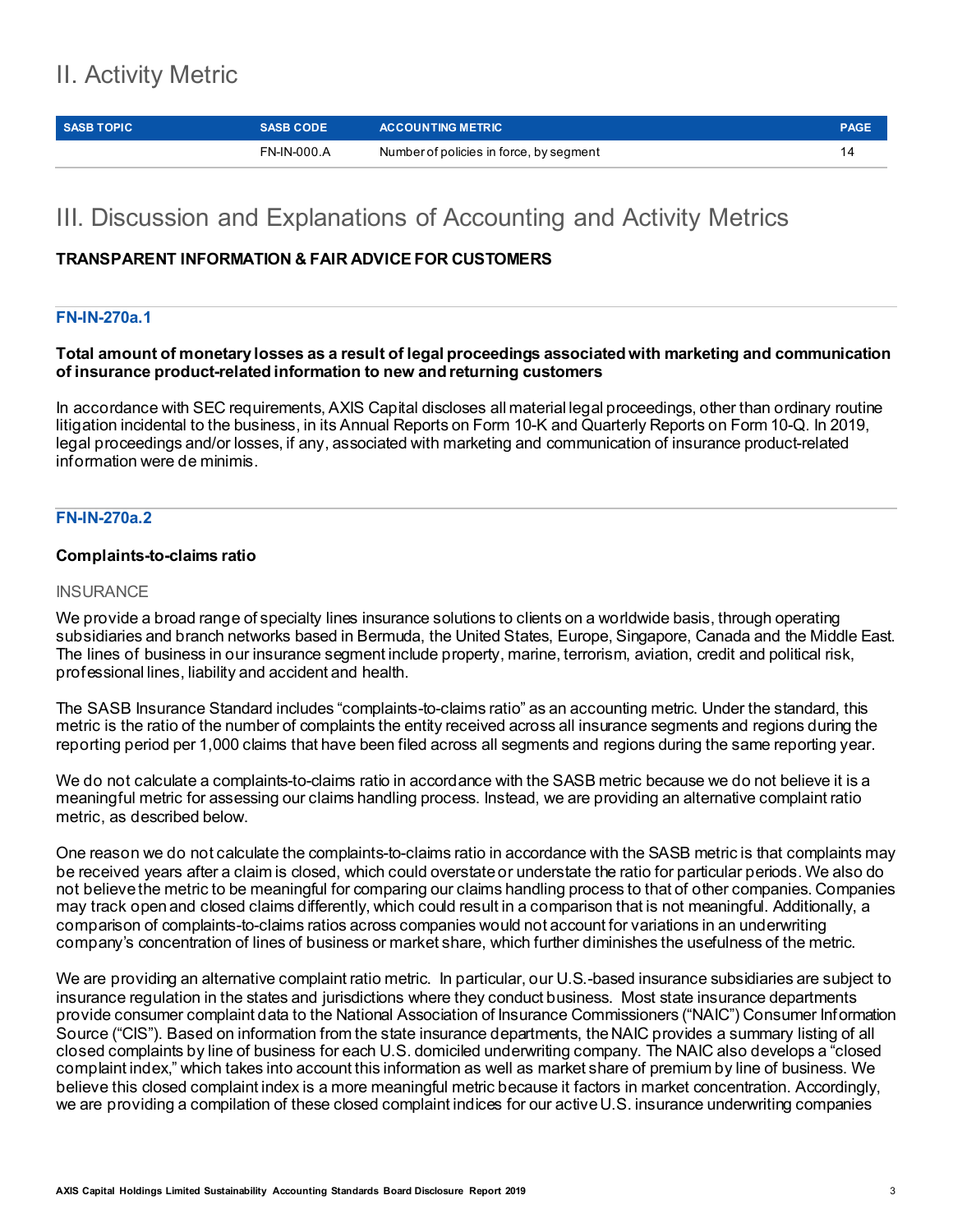that report financial information to the NAIC. We have not provided closed complaint indices for our non-U.S. insurance subsidiaries, since the information needed to develop comparable indices is not available in other jurisdictions.

The NAIC defines "closed complaints" as complaints where the state has upheld the consumer's position and calculates a "closed complaint index" by comparing a company's share of closed complaints to the company's share of premiums in the U.S. market. The NAIC National Complaint Index is set at 1.00 to allow an individual company "complaint index" to be used to easily compare the company's consumer complaint performance to other companies in the market. A company with a complaint index greater than 1.00 has a complaint index that is higher than expected in the market; a company with a complaint index less than 1.00 has a complaint index that is lower (better) than expected in the market. As disclosed on the NAIC website, CIS data is voluntarily supplied by state insurance departments and compiled and coded by the NAIC. Not all states provide complaint data to the CIS. In 2019, the complaint index was available for the following companies.

- For AXIS Insurance Company, the closed complaint index reported by the NAIC for 2019 was 0.45 (based on 12 complaints).
- For AXIS Surplus Insurance Company, the closed complaint index reported by the NAIC for 2019 was 0.06 (based on 1 complaint).
- For AXIS Reinsurance Company,<sup>[2](#page-3-0)</sup> the closed complaint index reported by the NAIC for 2019 was -0- (based on 0 complaints).

The complaint index for all three companies was lower (better) than expected in the market. This information is also available through the Consumer page on the NAIC site at[: https://www.naic.org/index\\_consumer.htm](https://www.naic.org/index_consumer.htm).

#### REINSURANCE

Our reinsurance subsidiaries do not generally interface directly with consumers, but rather cedants. Furthermore, other than occasional claims disputes, our reinsurance subsidiaries do not receive formal complaints from their ceding company clients. As a result, we do not receive state-insurance-departments consumer complaints. Therefore, our reinsurance subsidiaries are unable to evaluate claims performance based upon complaint volume.

#### **SASB Code - FN-IN-270a.3**

#### **Customer retention rate**

#### **INSURANCE**

We regularly monitor our customer retention rates in our insurance segment for measurable lines of business, excluding business lines that by their nature are non-recurring (for example, Capital Risk Solutions). We use this measure for internal management reporting, to understand changes in a business line and to analyze trends in the market.

The Company's customer retention ratio for its insurance business varies among operational divisions. For the year ending December 31, 2019, our customer retention rate by division ranged between 62% - 84%. [3](#page-3-1)

### **REINSURANCE**

We do not find customer retention to be a useful metric for our reinsurance business because our clients are insurance companies and our strategic focus is on adjusting capacity in different markets based on pricing.

<span id="page-3-0"></span><sup>&</sup>lt;sup>2</sup> AXIS Reinsurance Company is included in this report due to the small amount of direct business written by the company.

<span id="page-3-1"></span><sup>&</sup>lt;sup>3</sup> Our methodology does not adjust the calculation for involuntarily terminated customers as contemplated by the SASB standards. This customer retention rate is calculated on a premiumweighted basis, since we believe this is more informative than a policy-count weighted basis for our business. This retention ratio is based on open market business and excludes delegated authority business.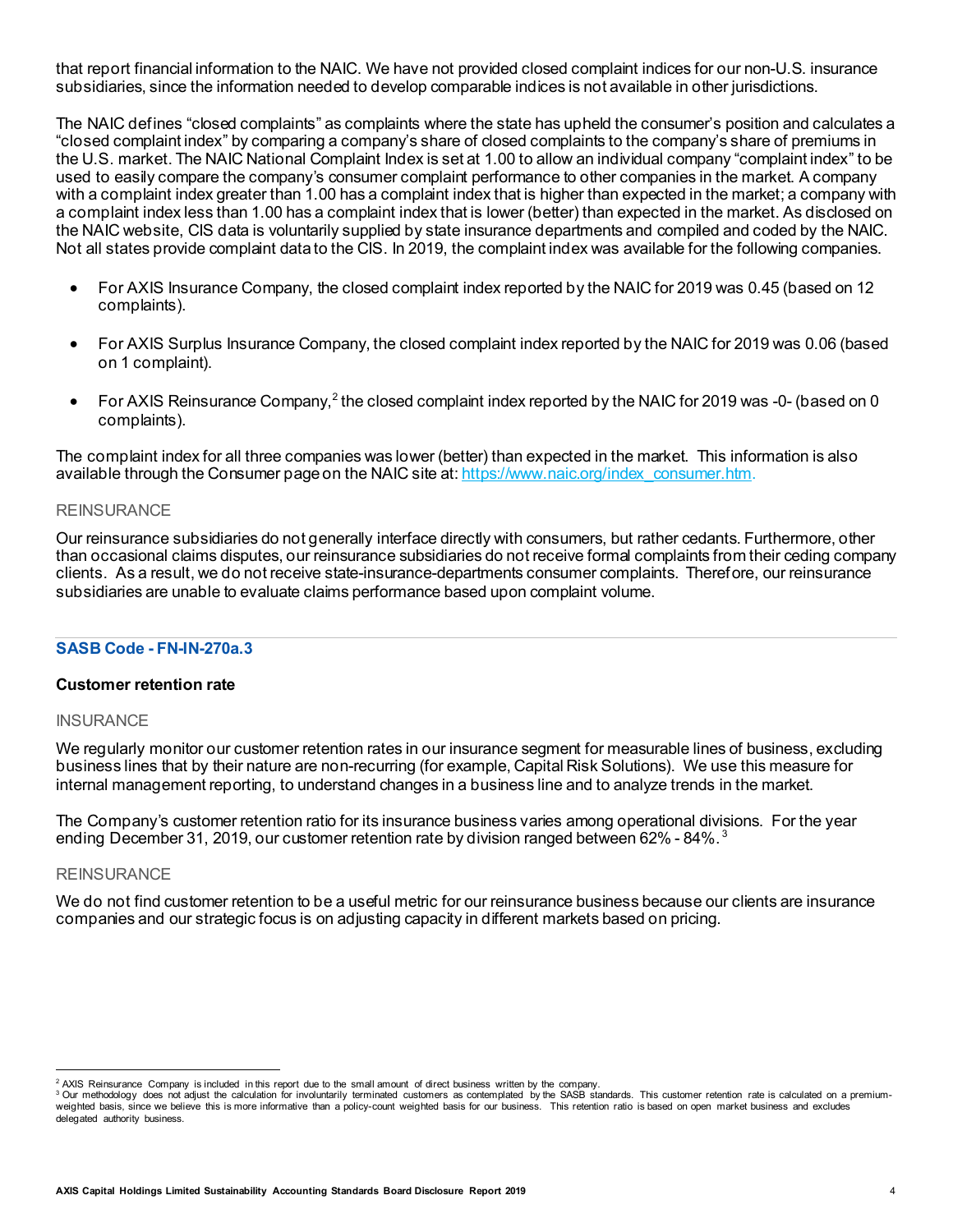# **SASB Code - FN-IN-270a.4**

# **Description of approach to informing customers about products**

#### **INSURANCE**

Our specialty insurance products are offered through professionally licensed brokers, both wholesale and retail, authorized managing general agents, managing general underwriters, program managers and third-party administrators (collectively, "Producer[s]" and/or "Broker[s]"). These Producers/Brokers work with our existing and potential customers, providing information and advice about our insurance products' scope of coverage, terms and conditions. We encourage our customers to carefully review the wording in our policies and to ask their insurance Broker any questions. In addition, these Producers/Brokers continue to assist customers following the purchase of a policy. Our underwriters regularly educate and inform the Producers/Brokers about our products to ensure that they have comprehensive understanding of our products and the suitability of those products' coverage. In particular, our underwriters regularly provide Producers/Brokers with information about the cost of our products, their limits, deductibles and exclusions.

We also provide the Producers/Brokers with additional services and resources about the risks our customers face through a variety of channels such as our website, social media channels, advertising, events (which include educational training events), webinars, brochures, whitepapers, newsletters, videos and email communications. Content provided to the Producers/Brokers includes policy information, legally required disclosures, incident response services, thought leadership on relevant topics (such as climate change), claims resources and education on risk mitigation on emerging risks (such as cyber and renewable energy risks). The applicable underwriting business unit, marketing and communications group, and legal department are all involved in the preparation of the material provided to the Producers/Brokers.

#### **REINSURANCE**

Our reinsurance products are generally offered to ceding insurance companies mostly through professionally licensed reinsurance intermediaries, although we do offer some direct reinsurance. Our reinsurance contracts mostly require that all communications (including claims communications) with ceding companies be directed through these intermediaries. Our reinsurance products are not marketed to individuals.

#### CLAIMS

We aim to consistently rank among the (re)insurers most highly rated for customer satisfaction. Our claims philosophy is built on the foundation of timely decision making and a straight-forward approach. Claims can be submitted a variety of ways, including through Producers/Brokers/Intermediaries, phone, mail, our website or email. Our claims specialists make an assessment of each claim, based on the facts of the claim, the policy/treaty terms and conditions, applicable law as well as the interests of the insured/reinsured

Please refer to Item 1 of the Company's 2019 Form 10-K for additional information regarding our lines of business and the distribution of our insurance and reinsurance products.

# **INCORPORATION OF ENVIRONMENTAL, SOCIAL & GOVERNANCE FACTORS IN INVESTMENT MANAGEMENT**

# **SASB Code - FN-IN-410a.1**

#### **Total invested assets, by industry and asset class**

We follow a conservative investment strategy that is intended to provide adequate liquidity for the prompt payment of claims. At December 31, 2019, 87.4% of our investment portfolio was invested in fixed maturity and short-term investments. As of that date, the weighted average credit rating of our fixed maturity portfolio was AA-. Information concerning our short-term and long-term investment assets by asset class, and a breakdown of investments by industry, is collectively contained in Note 5, Investments to our 2019 Consolidated Financial Statements, the Management's Discussion and Analysis of Financial Condition and Results of Operations in our 2019 Form 10-K and in the Investor Financial Supplement on our Investor Relations website a[t www.investor.axiscapital.com.](http://www.investor.axiscapital.com/)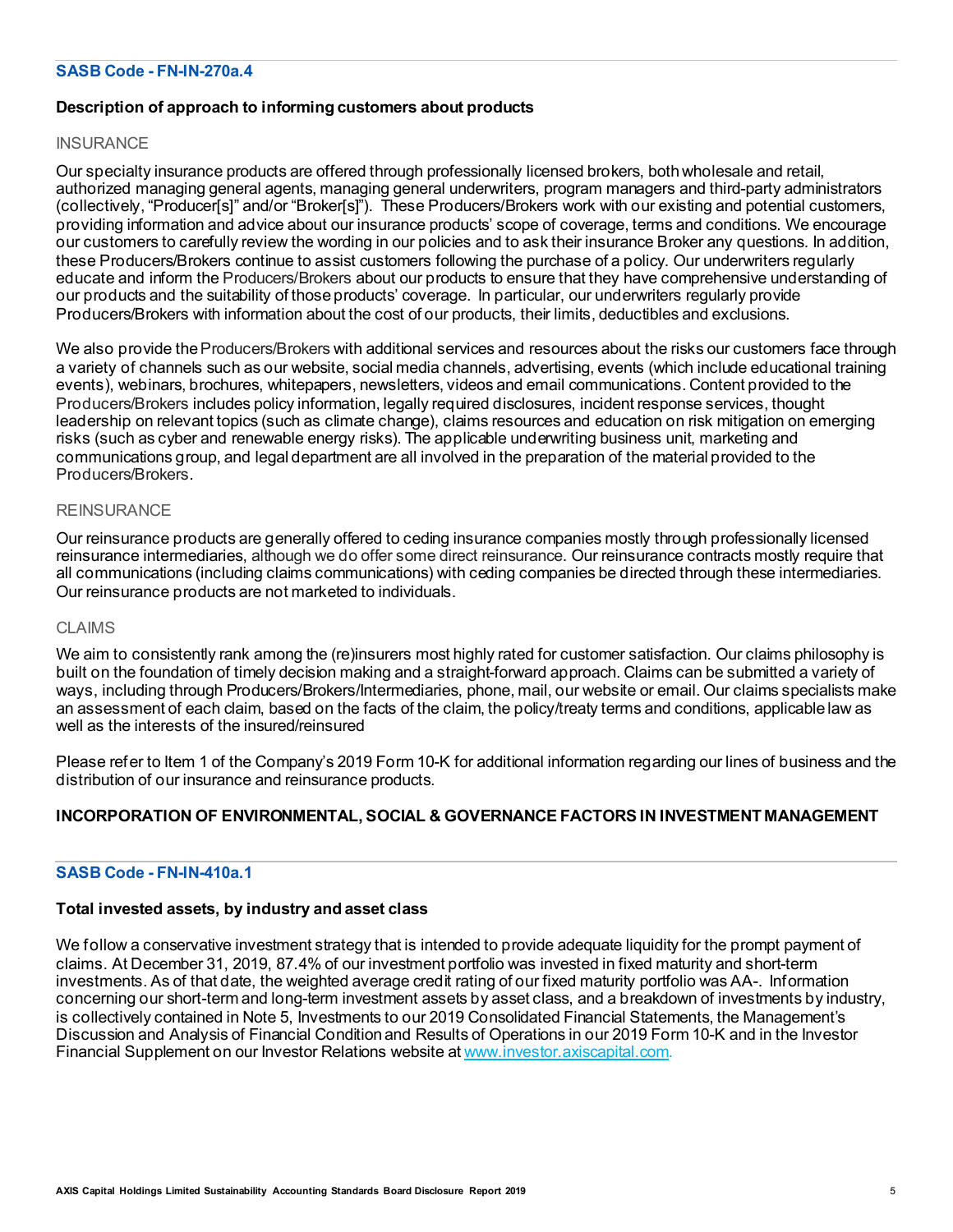## **SASB Code - FN-IN-410a.2**

#### **Description of approach to incorporation of ESG Factors in investment management processes and strategies**

Insurers are subject to a number of regulatory requirements pertaining both to the types, and risk concentrations, of investments that they are permitted to hold. This is to ensure the ability of insurers to pay claims in a timely fashion is not hampered by insufficient liquidity. As we disclose in our annual filings with the SEC, our investment portfolio consists primarily of low-risk, liquid fixed income investments.

AXIS primarily follows an outsourced investment management model. Therefore, its primary engagement on ESG factors in its investment management processes and strategies involves the evaluation of the manner in which AXIS' core fixed income managers integrate ESGfactors into investment decisions and ongoing issuer monitoring and engagement. This evaluation is taken into account in AXIS' manager selection and annual manager scorecard process.

In addition to the above, in 2019, AXIS adopted a Thermal Coal and Oil Sands Policy. Pursuant to that policy, AXIS will not make new investments in companies that generate 30% or more of their revenues from thermal coal mining, that generate 30% or more of their power from thermal coal, or that hold more than 20% of their reserves in oil sands. That policy is publicly available on our website at [www.axiscapital.com](http://www.axiscapital.com/).

# **POLICIES DESIGNED TO INCENTIVIZE RESPONSIBLE BEHAVIOR**

# **SASB Code - FN-IN-410b.1**

#### **Net premiums written related to energy efficiency and low carbon technology**

Premiums related to energy efficiency and low carbon technology include premiums for policies relating to our renewable energy business.

We believe insurers have an important role to play in mitigating climate risk and transitioning to a low-carbon economy, and as a leading global carrier in renewable energy insurance, we believe AXIS is positioned to provide value and service to this growing market. Our renewable energy team has extensive experience and in-depth understanding of the risks faced by the renewable energy industry. We provide specialized property and casualty coverage for every stage of wind, solar and energy storage projects, from development through operation, on risks ranging from stand-alone projects to utility-scale portfolios. Our clients include project developers, operators, independent power producers, EPC's and utility companies around the globe.

Our global renewable energy business units grew its gross written premiums each year for the last three years.

# **SASB Code - FN-IN-410b.2**

## **Description of Approach to products and/or product features that incentivize health, safety and/or environmentally responsible actions and/or behaviors**

As a responsible corporate citizen, AXIS believes it is important to incorporate incentives into its products that encourage smarter decisions regarding health, safety and environmental responsibility. Some of these incentives are discussed below.

#### **Health and Safety**

U.S. PRIMARY CASUALTY AND EXCESS CASUALTY BUSINESS

• *Commercial Construction, Manufacturing, Transportation, Hospitality and Real Estate Clients.* Through our U.S. Primary Casualty and Excess Casualty business units, we insure specialty businesses in the commercial construction, manufacturing, transportation, hospitality and real estate businesses. Our policies involve individual account rating and pricing, which are adjusted annually to reflect each individual insured's successful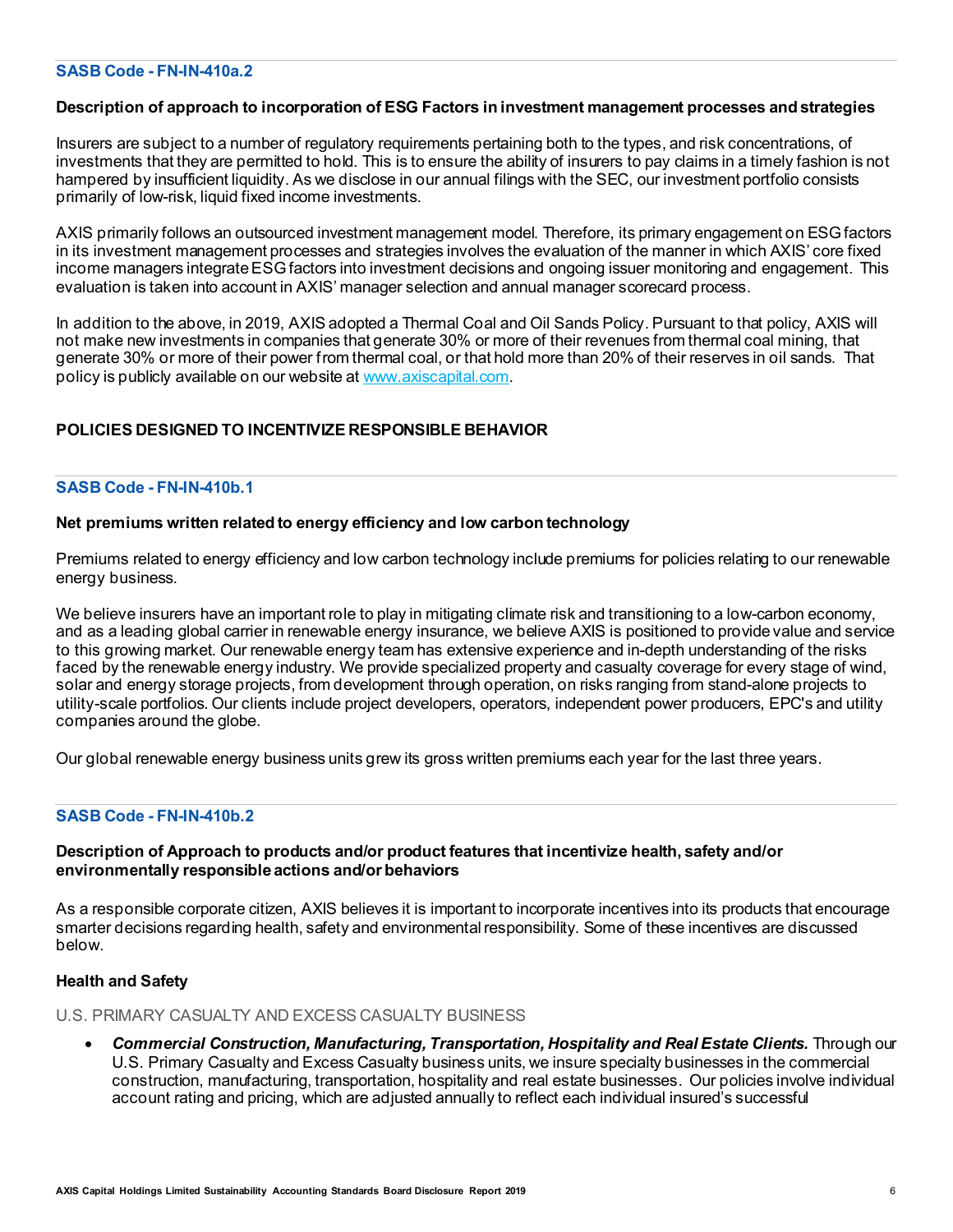implementation of risk management, safety practices and loss prevention measures. Our underwriting and pricing methodologies offer insureds the ability to proactively manage and effect their premium costs since they are largely in control of their own loss experiences.

• *Chemical, Petrochemical, Oil & Gas and Energy Clients.* Our Excess Casualty customers also include insureds associated with the chemical, petrochemical, oil & gas and energy industries. These types of insureds will typically experience significant exposures to environmental hazards and accidental chemical and petrochemical spills and releases. Our underwriting and pricing practices are designed to benefit and reward those insureds who are best able to manage their environmental and pollution exposures through sound risk management, safety practices, loss prevention and ultimately the prevention of spills and releases of pollutants.

# RISK CONTROL FUNCTION

Alongside our underwriting operations, AXIS has a robust risk control function that carefully identifies exposures in all lines of business through loss-control inspections and reviews. Identifying the hazards and providing solutions to mitigate or eliminate that hazard will make the policy holder's business safer. During the course of meetings with policyholders, AXIS provides detailed guidance in order to help policyholders identify potential areas of loss before a circumstance giving rise to such a loss can materialize.

- *Property Business.* In our property line of business, losses result in release of contaminates from fires (smoke & heat), water damages, destruction of property and other environmental exposures. Our loss control function works with policyholders in this area to make recommendations that, if implemented, may greatly limit damages and the devastating exposure to property and the surrounding environment.
- *Casualty Business.* On the casualty side of the business, inspections identify injury hazards/ exposures, and we recommend solutions and improvements that are aimed at eliminating the potential for injury to the public and can improve the work and public environment. These efforts all provide employees with safer workplaces.
- *Safety Designations for Landscape Industry Clients.* AXIS offers credits in 98% of states between 3 and 10% on premiums to certain of our landscape industry clients with specific nationally recognized safety designations in recognition of their exemplary worker safety practices.
- *Premium Credits.* AXIS may apply schedule rating modifications to reflect special characteristics of a risk that are not fully reflected in basic company premiums or rates. This may lead to premium credits for behaviors such as management cooperation in matters of safeguarding and proper handling of covered property, exemplary employee selection training, supervision and experience levels and particular care being given to insured premises. We may also provide credits to insureds with "green" buildings, or to those conducting energyefficiency upgrades on their current buildings.

## ACCIDENT & HEALTH

- *Employee Assistance Program.* In connection with its Limited Benefits product offerings, AXIS makes an Employee Assistance Program (EAP) available to its members. This program provides members who experience personal and work-related issues that can impact their physical and emotional health and wellbeing with counseling services that they can seek from the comfort and privacy of their own homes, obviating the need for an in-person doctor visit and potentially providing care earlier than an in-person visit might be able to provide.
- *First Responder Assistant Program.* In connection with the disability, medical and accidental death insurance AXIS provides for volunteer firefighters, it provides preventative services that include a First Responder Assistant Program (FRAP). FRAP is similar to an EAP and provides mental health, marital, financial and other assistance to volunteers in need with similar benefits to those described above.
- *Teledoc Services***.** AXIS has a partnership with Teledoc, the nation's largest telehealth provider, which utilizes Teledoc's HIPPAA compliant system to provide virtual healthcare consultations via the phone or online video. Teledoc includes the cost of the consultation, so the member pays nothing out of pocket. Most commonly used for minor illnesses and similar issues such as the cold, flu and infections, the consults result in a prescription in more than 70% of the visits and, similar to the EAP, expedites care by providing it immediately through the phone or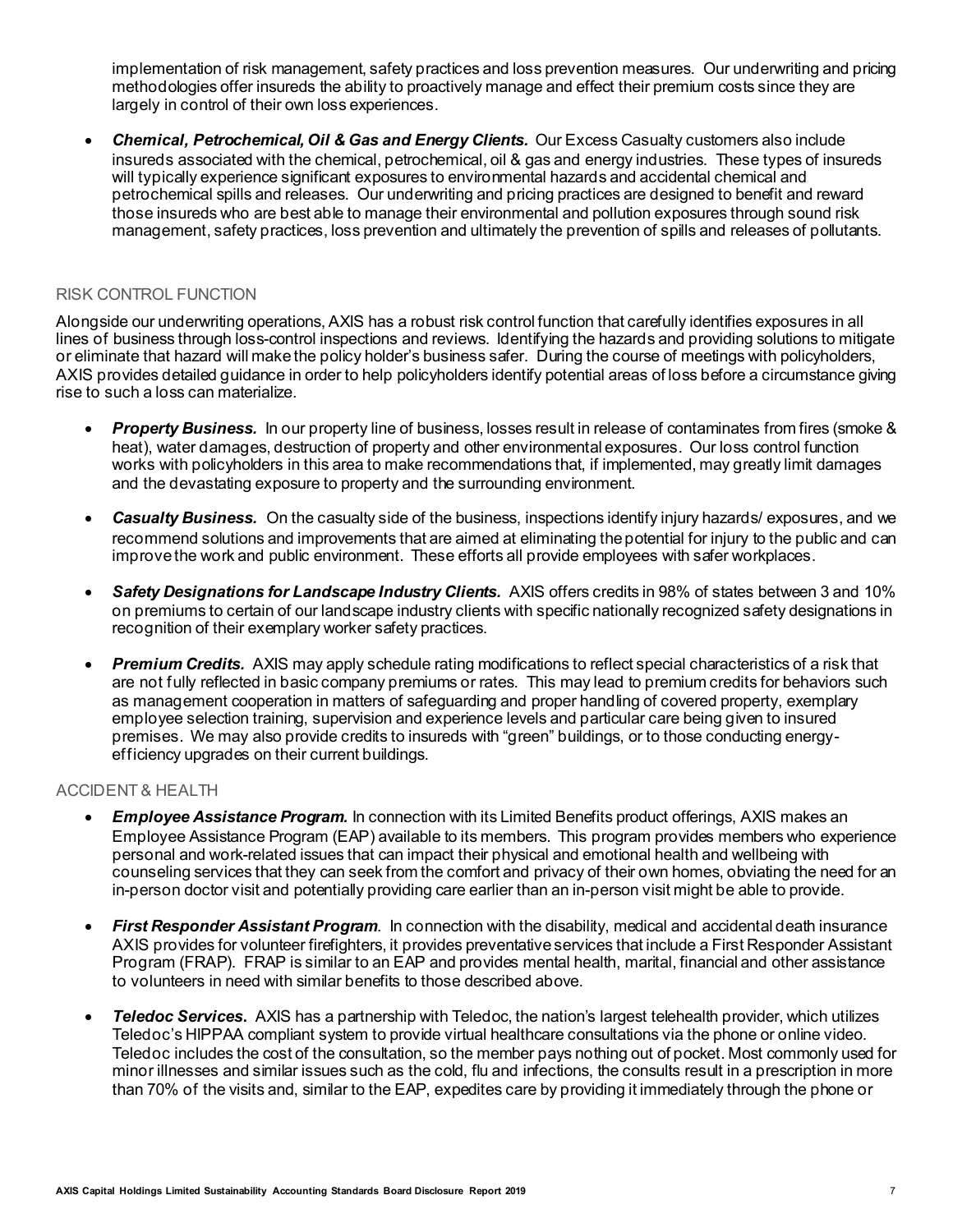online. Use of this service also preserves insurance benefits for use by their holders for more serious consultations.

# CYBER INCIDENT RESPONSE SERVICE

AXIS cyber insurance products include both risk management and cyber incident response services. AXIS cyber risk management services are designed to help businesses prepare for and mitigate against the risk of a cyber incident occurring. This is achieved through various education methods including training events, tests and online content. The AXIS cyber incident response hotline allows clients to access immediate assistance once they become aware of a cyber incident. The AXIS incident response manager will suggest actions to mitigate any immediate risk and allocate appropriate experts to get to a speedy resolution and ensure the business can continue to function.

## **Environment**

#### RENEWABLE ENERGY PRACTICE

Through our proprietary property coverage practice, our products extend coverage to renewable energy customers active in wind, solar and battery storage technology. Our products, services and expertise can help these industries keep their employees safe and protect their physical assets, balance sheet and ultimately their long term success. Our coverage provides insurance solutions for all aspects of a renewable energy business, delivery of technology to site, to development and operations. As U.S. domestic and international renewable energy industries continue to expand, our renewable energy practice analyzes industry trends, market data and loss trends to design and develops insurance products tailored to the specific needs of renewable energy businesses.

# ENVIRONMENTAL INSURANCE

Through our environmental insurance practice, we offer a range of risk protection and mitigation solutions to help our clients plan for the uncertainties that come with environmental projects. Our environmental insurance aims to offer innovative coverage against environmental risk exposures and provide versatile solutions to safeguard against pollution related risks.

# DESIGN PROFESSIONAL LIABILITY INSURANCE

We provide design professional liability insurance. Our coverage recognizes that architectural and engineering professionals face a broadening scope of contractual requirements and potential liability, including contractual requirements relating to sustainability. We encourage our clients to comply with these new requirements, and we offer risk management services to reduce the likelihood of claims.

# THERMAL COAL AND OIL SANDS POLICY

In 2019, AXIS published its thermal coal and oil sands policy, limiting the provision of (re)insurance to, or investment in, new thermal coal plants or oil sands infrastructure or the companies that build, own or operate such enterprises. The policy aims to encourage environmentally responsible business practices among our current and prospective insureds by, among other things, encouraging them to commit to mid- to long-term transition plans away from thermal coal or oil sands business, and is part of AXIS' broader strategy to invest in growth areas such as renewable energy insurance.

#### ENCOURAGING BUILDING CODES RESILIENT TO CLIMATE-RELATED RISKS

The Company utilizes models on the property side that are sensitive to building characteristics which results in discounted pricing applied to building codes that are more resilient to climate-related risks.

#### PREMIUM CREDITS

AXIS may apply schedule rating modifications to reflect special characteristics of a risk that are not fully reflected in basic company premiums or rates. In particular, we may provide credits to insureds with "green" buildings, or to those conducting energy-efficiency upgrades on their current buildings.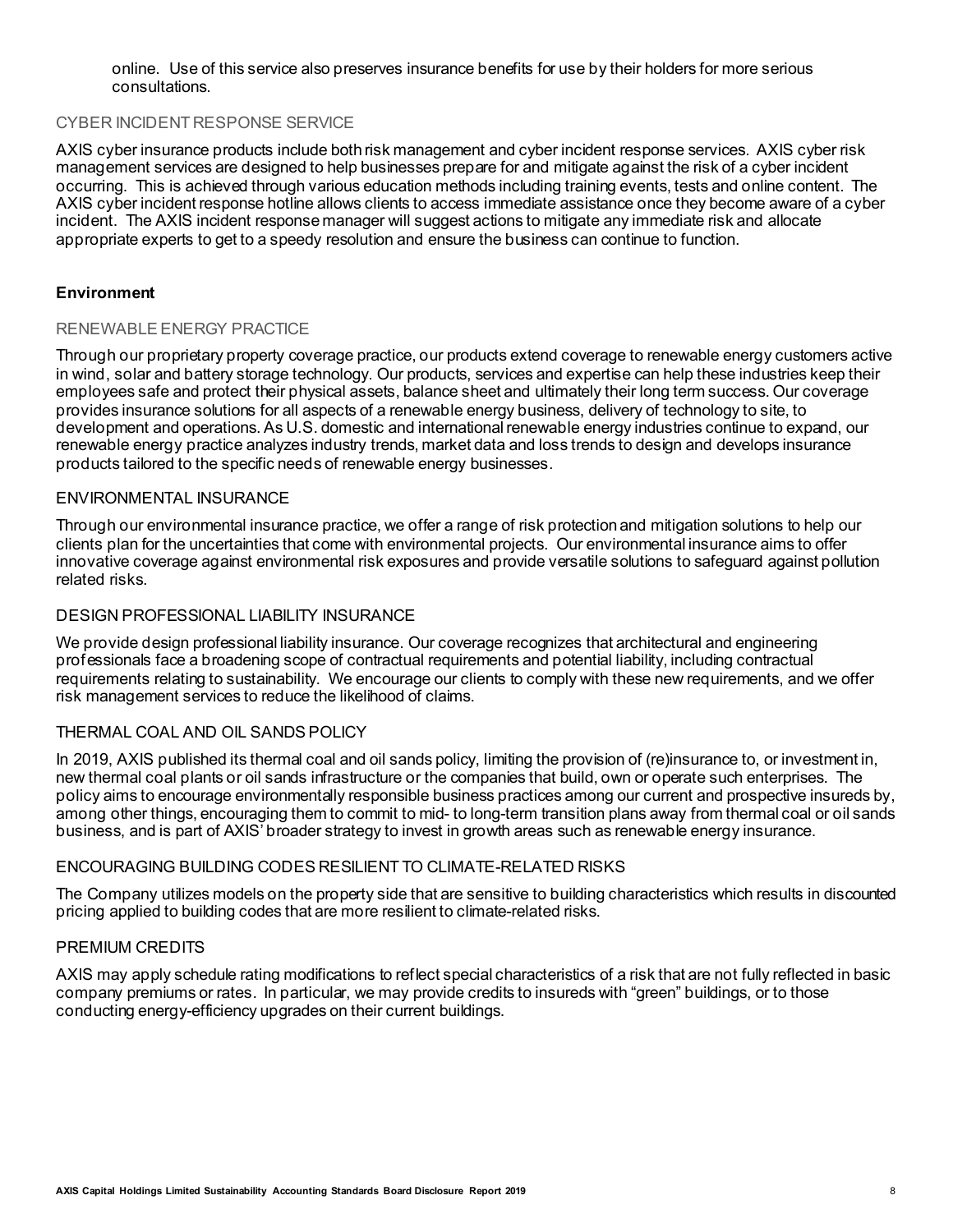## **SASB Code - FN-IN-450a.1**

#### **Probable Maximum Loss (PML) of insured products from weather-related natural catastrophes**

The table below shows our mean PML estimates (after reinsurance) to a single natural peril catastrophe event within certain defined single zones that correspond to peak industry catastrophe exposures at January 1, 2020, based on catastrophe modeling and exceedance probability. The return period refers to the frequency with which losses of a given amount or greater are expected to occur. A zone is a geographic area in which the insurance risks are considered to be correlated to a single catastrophic event. As disclosed in our Financial Supplement for the period ended December 31, 2019, estimated losses from a modeled event are grouped into a single zone based on where the majority of the total estimated industry loss is expected to occur.

| <b>TERRITORY</b>             | <b>PERIL</b>   | 50 YEAR<br><b>RETURN</b><br><b>PERIOD</b> |     | % OF COMMON<br><b>SHAREHOLDERS'</b><br><b>EQUITY</b> | <b>RETURN</b><br><b>PERIOD</b> | <b>100 YEAR</b> | % OF COMMON<br><b>SHAREHOLDERS'</b><br><b>EQUITY</b> | <b>RETURN</b><br><b>PERIOD</b> | <b>250 YEAR</b> | % OF COMMON<br><b>SHAREHOLDERS'</b><br><b>EQUITY</b> |
|------------------------------|----------------|-------------------------------------------|-----|------------------------------------------------------|--------------------------------|-----------------|------------------------------------------------------|--------------------------------|-----------------|------------------------------------------------------|
| Single zone,<br>single event |                |                                           |     |                                                      |                                |                 |                                                      |                                |                 |                                                      |
| <b>Southeast</b>             | U.S. Hurricane | \$                                        | 262 | 5.5%                                                 | \$                             | 310             | 6.5%                                                 | \$                             | 428             | 9.0%                                                 |
| <b>Northeast</b>             | U.S. Hurricane |                                           | 53  | 1.1%                                                 |                                | 145             | 3.0%                                                 |                                | 236             | 4.9%                                                 |
| <b>Mid-Atlantic</b>          | U.S. Hurricane |                                           | 120 | 2.5%                                                 |                                | 214             | 4.5%                                                 |                                | 349             | 7.3%                                                 |
| <b>Gulf of Mexico</b>        | U.S. Hurricane |                                           | 202 | 4.2%                                                 |                                | 249             | 5.2%                                                 |                                | 283             | 5.9%                                                 |
| California                   | Earthquake     |                                           | 176 | 3.7%                                                 |                                | 249             | 5.2%                                                 |                                | 292             | 6.1%                                                 |
| <b>Europe</b>                | Windstorm      |                                           | 195 | 4.1%                                                 |                                | 238             | 5.0%                                                 |                                | 316             | 6.6%                                                 |
| Japan                        | Earthquake     |                                           | 138 | 2.9%                                                 |                                | 247             | 5.2%                                                 |                                | 414             | 8.7%                                                 |
| Japan                        | Windstorm      |                                           | 114 | 2.4%                                                 |                                | 195             | 4.1%                                                 |                                | 256             | 5.4%                                                 |

#### **Estimated Net Exposures (millions of U.S. dollars)**

As indicated in the table above, our modeled single occurrence 1-in-100 year return period PML for a Southeast hurricane, net of reinsurance, is approximately \$0.3 billion. According to our modeling, there is a one percent chance that, on an annual basis, our losses incurred from a Southeast hurricane event could be in excess of \$0.3 billion. Conversely, there is a 99% chance that, on an annual basis, the loss from a Southeast hurricane will fall below \$0.3 billion.

We have developed our PML estimates using multiple commercially available catastrophe vendor models, including AIR Worldwide (AIR) and Risk Management Solutions (RMS). We combine the outputs of these vendor models with our estimate of non-modeled perils and other factors, and we believe this provides us with a more complete view of catastrophe risk. There are no industry-standard methodologies or assumptions for projecting catastrophe exposure. Accordingly, catastrophe estimates provided by different insurers may not be comparable.

Our PML estimates are based on assumptions that are inherently subject to significant uncertainties and contingencies. These uncertainties and contingencies could cause actual losses to differ materially from those expressed above. We aim to reduce the potential for model error in a number of ways, foremost by ensuring that management's judgment supplements the model outputs. We also perform ongoing model validation both within our business units and through our catastrophe model validation unit. These validation procedures include sensitivity testing of models to understand their key variables and, where possible, back-testing the model outputs to actual results.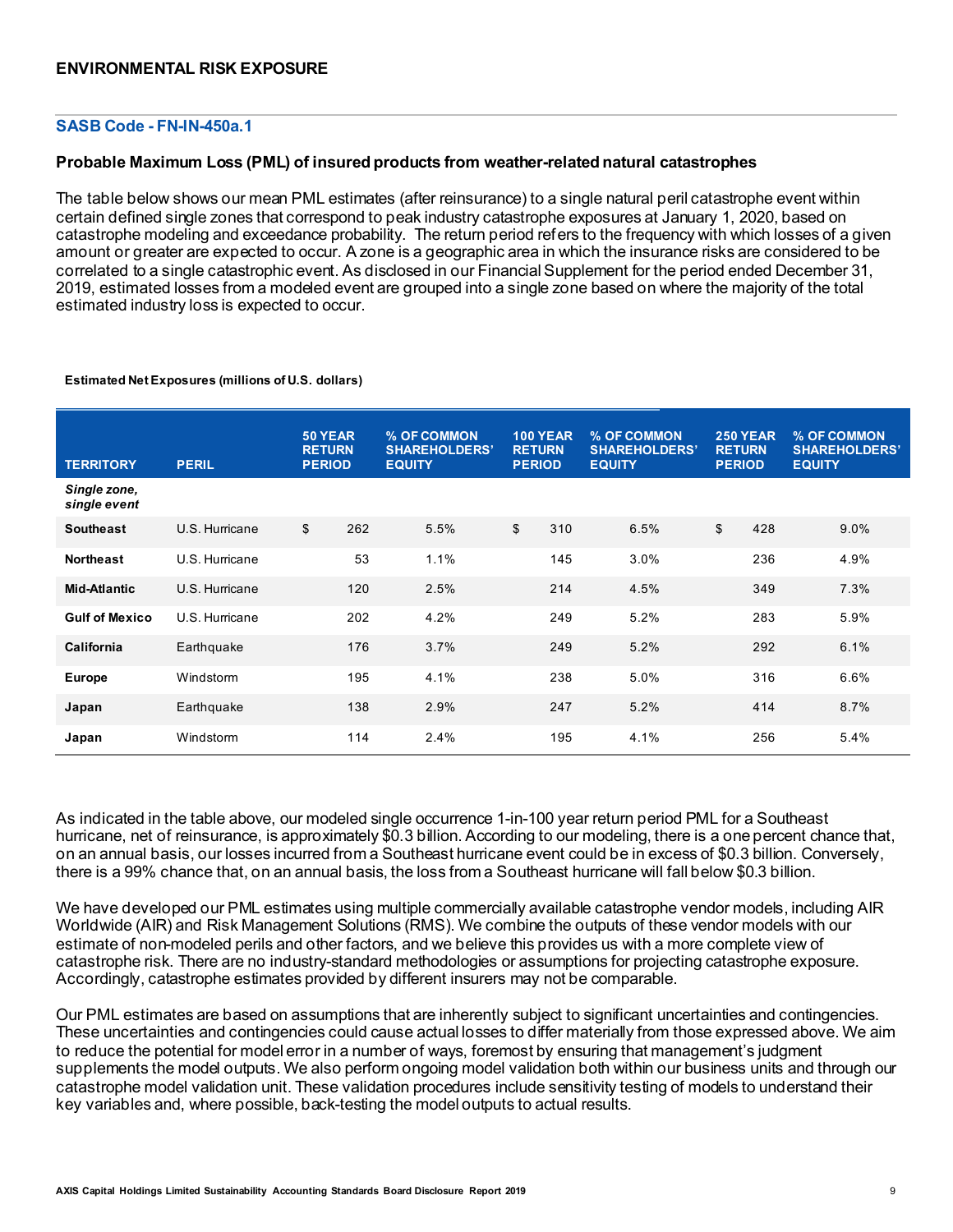Our estimated net losses from peak zone catastrophes may change from period to period as a result of several factors, which include, but are not limited to, updates to vendor catastrophe models, changes in our own modeling, changes in our underwriting portfolios, changes to our reinsurance purchasing strategy and changes in foreign exchange rates.

# CLIMATE CHANGE

Through our NatCat Centre of Excellence, AXIS has devised a set of end-of-century climate change scenarios (for example, 2080-2100) based on relevant reports by the Intergovernmental Panel on Climate Change (IPCC), which set out potential future climate scenarios, and other scientific literature. The outputs from climate scenario testing are used by AXIS to understand and assess our climate risk exposure, recognizing that climate risk quantification techniques are still at an early stage of development and results are highly uncertain. These climate scenarios are based on our current expectations regarding reasonable emission scenarios and do not consider any mitigation measures to address catastrophes that might take place at the end of the century.

Scenarios were devised for U.S. Hurricane, E.U. Windstorm, U.S Wildfire and Japan Typhoon. These scenarios were implemented in the cat modelling by modifying the event sets. The results illustrate that, across all return periods, climate change is modelled to increase losses at varying degrees, depending on the return period and peril region.

For more information about our exposure to catastrophe losses, see our 2019 Form 10-K under "Item 1A-Risk Factors – Our results of operations, financial condition, or liquidity could be materially adversely affected by the occurrence of natural and man-made disasters, as well as outbreaks of pandemic or contagious diseases" and "Item 1A-Risk Factors - Global climate change may have a material adverse effect on our results of operations, financial condition, or liquidity."

## **SASB Code - FN-IN-450a.2**

## **Total amount of monetary losses attributable to insurance payouts from (1) modeled natural catastrophes and (2) non-modeled natural catastrophes, by type of event and geographic segment (net and gross of reinsurance)**

Estimated pre-tax catastrophe and weather-related losses, net of reinsurance and reinstatement premiums, for our Insurance and Reinsurance segments for the last three years are set forth in the table below. These are estimates as of December 31 of each year for events occurring in that year, as reported in our Investor Financial Supplement on our Investor Relations website a[t www.investor.axiscapital.com](http://www.investor.axiscapital.com/).

| (In millions) | <b>Accident Year</b> |      |      |  |
|---------------|----------------------|------|------|--|
| Segment       | 2019                 | 2018 | 2017 |  |
| Insurance     | 84                   | 204  | 412  |  |
| Reinsurance   | 252                  | 226  | 423  |  |
| Total         | 336                  | 430  | 835  |  |

We do not separately identify our losses by modeled and non-modeled catastrophes as we do not believe this categorization is meaningful to our business.

During 2019, we incurred pre-tax catastrophe and weather-related losses, net of reinstatement premiums, of \$336 million or 7.5 points, primarily attributable to Japanese Typhoons Hagibis, Faxai and Tapah; Hurricane Dorian; Australia Wildfires and other weather-related events. Comparatively, in 2018, we incurred pre-tax catastrophe and weather-related losses, net of reinstatement premiums, of \$430 million or 9.0 points, primarily attributable to California Wildfires, Hurricanes Michael and Florence, Typhoon Jebi and other weather-related events.

At December 31, 2019, net reserve for losses and loss expenses included estimated amounts for numerous catastrophe events. We caution that the magnitude and/or complexity of losses arising from these events, in particular Japanese Typhoons Hagibis, Faxai and Tapah; Hurricane Dorian; and the Australia Wildfires, which occurred in 2019; together with Hurricanes Michael and Florence; California Wildfires and Typhoon Jebi, which occurred in 2018, as well as Hurricanes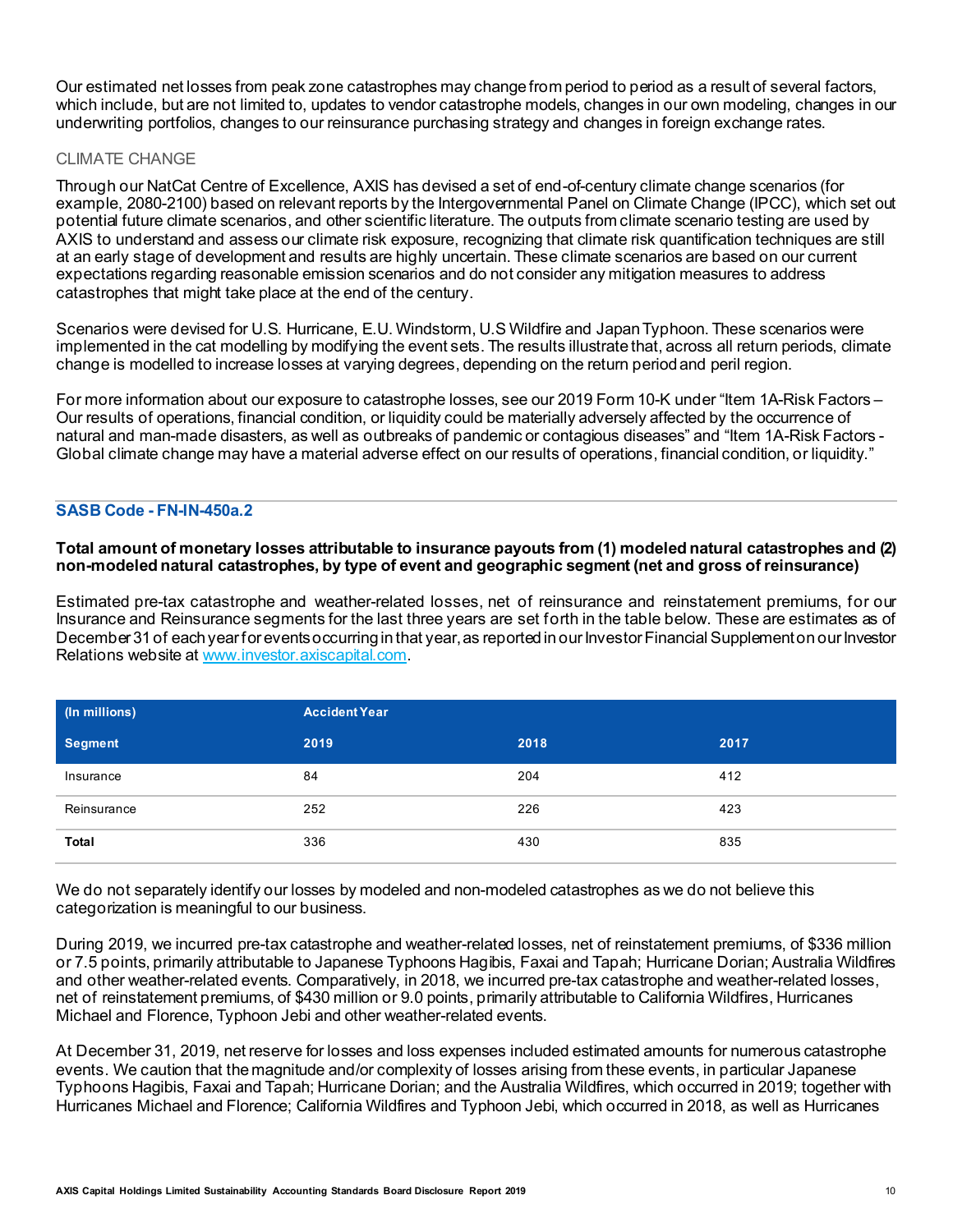Harvey, Irma and Maria and the California Wildfires, which occurred in 2017, inherently increase the level of uncertainty and, therefore, the level of management judgment involved in arriving at estimated net reserve for losses and loss expenses. As a result, actual losses for these events may ultimately differ materially from current estimates.

Estimated net reserve for losses and loss expenses in relation to the catastrophe events described above were derived from ground-up assessments of in-force contracts and treaties providing coverage in the affected regions. These assessments take into account the latest information available from clients, brokers and loss adjusters. In addition, we consider industry insured loss estimates, market share analyses and catastrophe modeling analyses, when appropriate. Estimates are subject to change as additional loss data becomes available.

We continue to monitor paid and incurred loss development for catastrophe events of prior years and update estimates of ultimate losses accordingly.

## **SASB Code - FN-IN-450a.3**

#### **Description of Approach to Incorporation of environmental risks into (1) the underwriting process for individual contracts and (2) the management of firm-level risks and capital adequacy**

Since its inception, AXIS has been at the forefront of assessing and offering protection against weather-related risks such as hurricanes, storms, wildfires and floods, helping businesses and individuals proactively manage their exposure to such risks, and, when the need arises, recover from their aftermath. We therefore have a long history of considering environmental risks at both the policy and enterprise levels.

At the policy level, the environmental risk assessment is specific to the risks to be insured. Environmental risks are taken into account in pricing, coverage limitations and policy duration. At the enterprise level, environmental risks determine business lines and products, capital needs and reinsurance decisions, and are taken into account over short, medium and long-term horizons as part of our enterprise risk management ("ERM") framework.

As part of our overall ERM framework, we also have put in place a distinct climate change risk management framework to create a holistic approach for managing climate-related risks. As part of our consideration of environmental risks, we specifically seek to identify and assess climate-related risks relating to insurance and reinsurance portfolios by geography, business unit and product line. These risks include physical, transition and liability risks. We seek to identify and assess climate-related risks through proprietary and third-party modeling, which is further described below. We take short-, medium- and long-term horizons into account when assessing environmental risks at both the policy (underwriting) and firm level (management of firm-level risks and capital adequacy). In addition, climate change scenarios are being incorporated into AXIS' own risk and solvency assessment process, which feeds into longer term impact assessments on capital and solvency.

We also have internal committees and working groups, all of which ultimately report up to members of our Executive Committee, that are actively involved in identifying and assessing climate-related risks relating to insurance and reinsurance portfolios. A climate change working group has been established to focus specifically on climate-related risks. This group oversees and coordinates implementation of our climate change risk management framework. In addition, among other things, this group (1) assesses climate-related risks identified by our product boards, which are discussed further below; (2) promotes knowledge sharing across key groups on the topic of climate change; (3) leads research into climate change and provides information to enterprise management and other senior decision makers involved with CAT and underwriting decisions; (4) considers emerging risks associated with climate change and liaises with other internal working groups and committees for their consideration of these risks in, among other areas, product development and risk management; and (5) recommends model evaluations motivated by possible climate change impacts.

The climate change working group coordinates with other internal working groups concerning climate-related risks. These include, for example, (1) our product boards, which, as part of their role, identify climate risk exposures relating to specific products and product lines and (2) our emerging risk working group, which facilitates and coordinates the identification and management of emerging risks.

Our modeling for climate-related risks utilizes both proprietary and third-party modeling processes, and our catastrophe models are continuously updated, including with the latest meteorological data and to reflect the effects of potential climate changes. Our dedicated Nat Cat Centre of Excellence continuously monitors the newest science on climate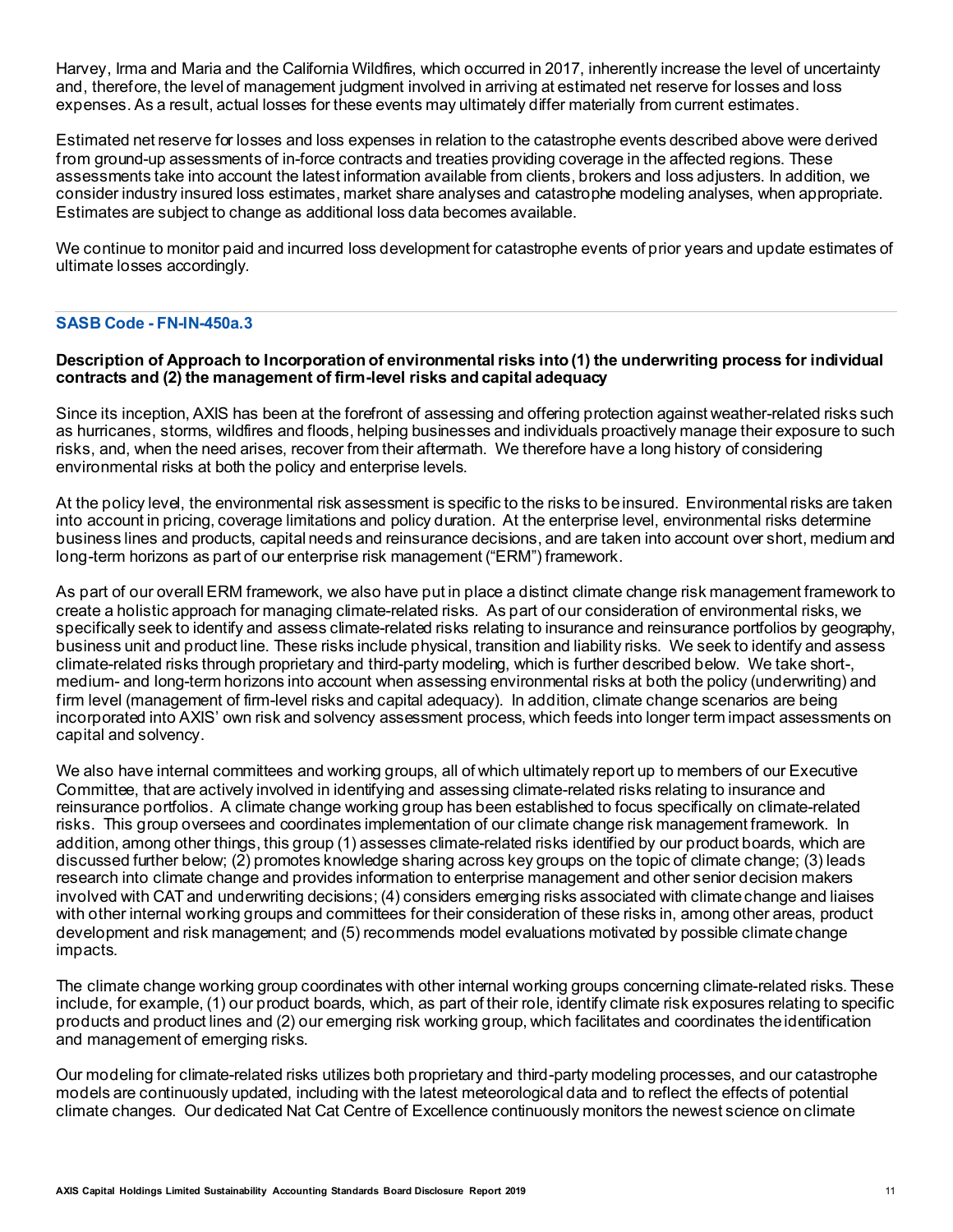change, which informs our models. This team also reviews our modeling approach and identifies and conducts reviews of peril regions most likely to be affected by climate change (such as regions subject to wildfires). We also partner with third parties to create new natural catastrophe risk conceptualization models.

Our catastrophe models inform our underwriting decisions, pricing and policy terms and reinsurance decisions. Our catastrophe models also are taken into account in setting our long-term financial strategies and business objectives, including new product development. For example, AXIS is investing in growth areas such as renewable energy insurance, an area in which we have maintained our position as a top global (re)insurer, particularly for wind, solar and battery storage facilities. In 2019, AXIS implemented a policy limiting the provision of (re)insurance to new thermal coal plants or oil sands infrastructure or the companies that build, own or operate such enterprises.

In addition, the Company utilizes models on the property side that are sensitive to building characteristics which results in discounted pricing applied to building codes that are more resilient to climate-related risks.

# **SYSTEMIC RISK MANAGEMENT**

## **SASB Code - FN-IN-550a.1**

## **Exposure to derivative instruments by category: (1) total potential exposure to non-centrally cleared derivatives, (2) total fair value of acceptable collateral posted with the Central Clearinghouse and (3) total potential exposure to centrally cleared derivatives**

The following is a discussion of our primary exposures to derivative instruments. This information is being presented on a Company-wide basis for the AXIS Group as we believe this information is more helpful to investors. For 2019, there was no exposure to derivatives at the U.S.-based insurance subsidiaries required to submit a Schedule DB to the NAIC

As disclosed in the Company's 2019 Form 10-K, the fair value of the Company's investments was \$14.3 billion at December 31, 2019. Our investment guidelines and procedures stress diversification of risk, conservation of principal and liquidity. Our investment portfolio consists primarily of high quality fixed maturities, representing 87% of our total investments and 78% of total cash and investments at December 31, 2019. At December 31, 2019, fixed maturities had a weighted average credit rating of AA- and an average duration of 3.2 years. At December 31, 2019, fixed maturities together with short-term investments and cash and cash equivalents (i.e. total investments of \$14.1 billion), had a weighted average credit rating of AA- and an average duration of 2.9 years. Additional information about the Company's investment portfolio can be found in Item 7 - 'Management's Discussion and Analysis of Financial Condition and Results of Operations' – 'Cash and Investments' in our 2019 Form 10-K and note 5 - 'Investments' to our consolidated financial statements in Item 8 in our 2019 Form 10-K.

The Company's investment strategy permits the use of derivative instruments, which are measured at fair value and recorded on consolidated balance sheets. In particular, the Company may enter into derivative instruments such as futures, options, interest rate swaps and foreign currency forward contracts as part of its overall foreign currency risk management strategy, to obtain exposure to a particular financial market or for yield enhancement. From time to time the Company may also enter into insurance and reinsurance contracts that meet the Financial Accounting Standards Board's definition of a derivative contract.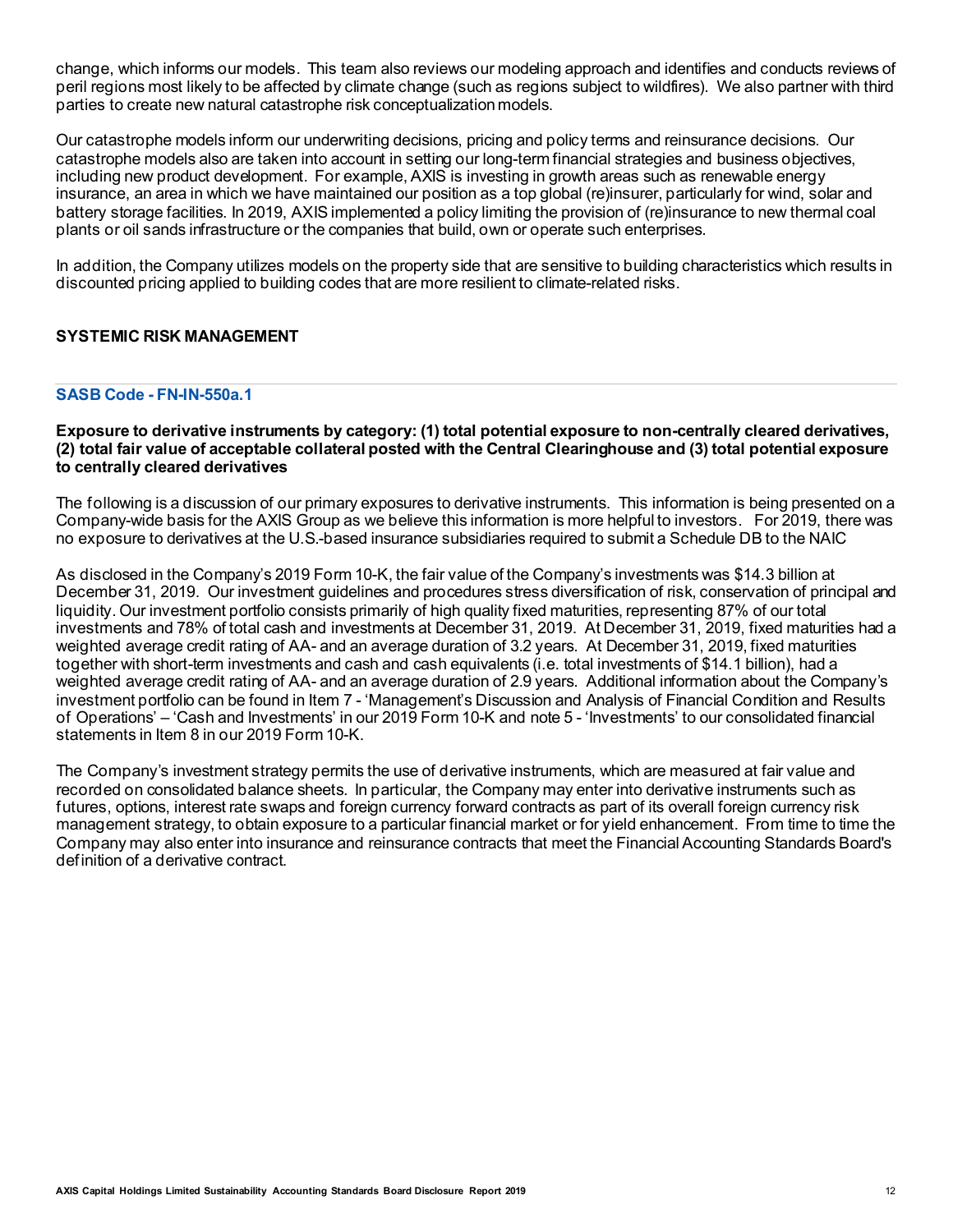The estimated notional and fair values of the Company's derivative instruments at December 31, 2019 are summarized below:

|                                      | <b>At December 31, 2019</b>             |                                                |                                                      |  |  |
|--------------------------------------|-----------------------------------------|------------------------------------------------|------------------------------------------------------|--|--|
|                                      |                                         | (in thousands)                                 |                                                      |  |  |
|                                      | <b>Derivative</b><br>notional<br>amount | <b>Asset</b><br>derivative<br>fair value $(1)$ | Liability<br>derivative<br>fair value <sup>(1)</sup> |  |  |
| Relating to investment portfolio:    |                                         |                                                |                                                      |  |  |
| Foreign exchange forward contracts   | \$<br>68.998                            |                                                | \$<br>1,405                                          |  |  |
| Relating to underwriting portfolio:  |                                         |                                                |                                                      |  |  |
| Foreign exchange forward contracts   | 1,038,630                               | 3,174                                          | 2,560                                                |  |  |
| Other underwriting-related contracts | 85,000                                  |                                                | 9,672                                                |  |  |
| <b>Total derivatives</b>             |                                         | \$3,174                                        | \$13,637                                             |  |  |

(1) Asset and liability derivatives are classified within other assets and other liabilities in the consolidated balance sheets.

Please refer to note 7 - 'Derivative Instruments' to our consolidated financial statements in Item 8 in our 2019 Form 10-K for additional disclosures concerning derivatives.

#### **SASB Code - FN-IN-550a.2**

#### **Total fair value of securities lending collateral assets**

During the year ended December 31, 2019, we did not have securities lending collateral assets.

#### **SASB Code - FN-IN-550a.3**

#### **Description of Approach to managing capital and liquidity-related risks associated with systemic non-insurance activities**

AXIS has an established group-wide ERM Framework which provides a structured and consistent approach to ensuring that risks arising from all activities within the Group are appropriately identified, measured, monitored and controlled with clear ownership and appropriate levels of oversight. This framework is implemented in a consistent manner across all entities within the Group.

Our corporate structure contains a number of non-insurance company entities including (a) the ultimate parent holding company and the intermediate holding companies, (b) the servicing companies for the group's operational activities, (c) providers of insurance related services and (d) investment holding companies. These entities perform various functions and services primarily in support of our underwriting activities.

None of the AXIS companies engage in any systemic non-insurance activities, including investment and funding or other capital market activities that result in maturity or liquidity transformation, leverage or imperfect transfer of credit risk, such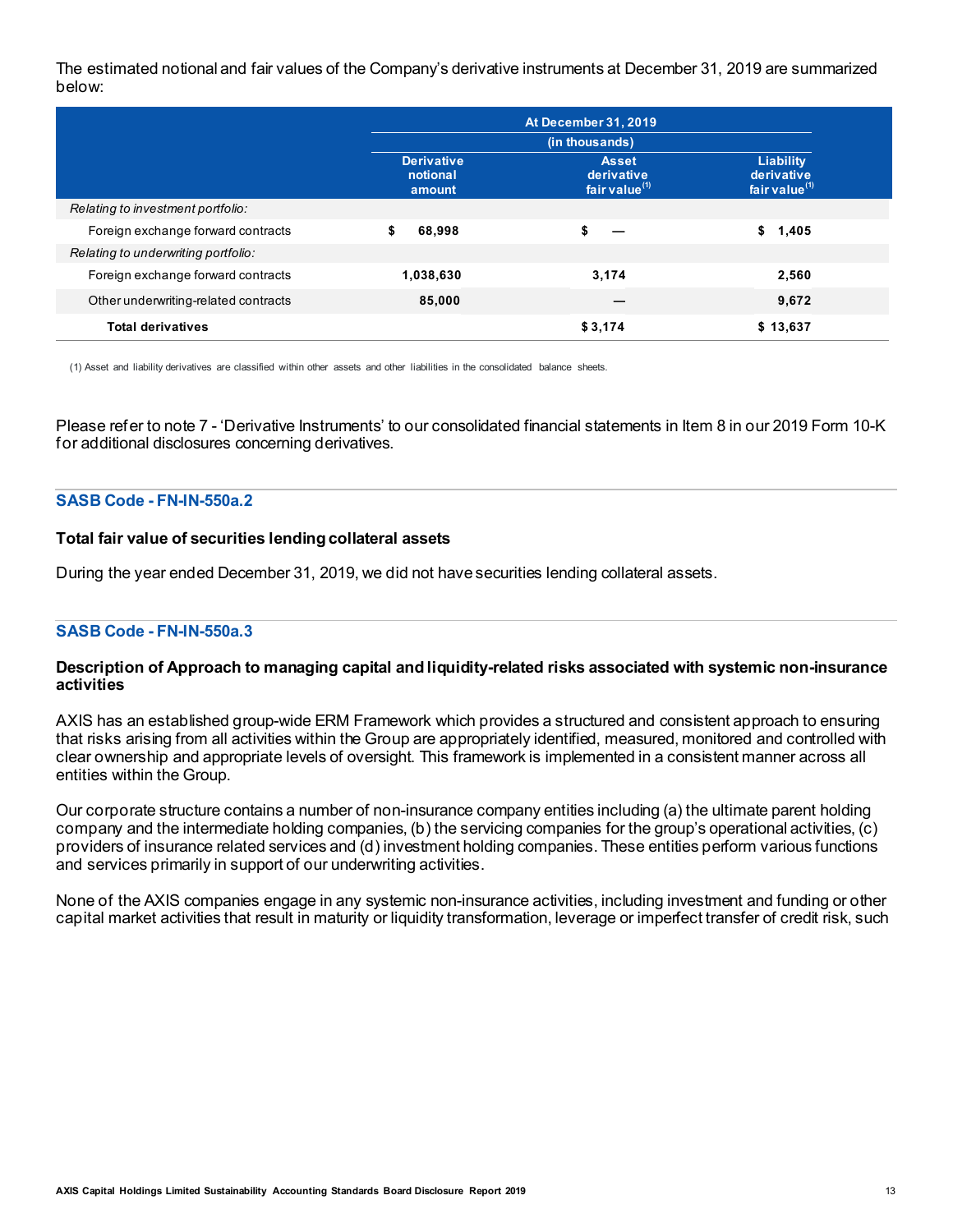as repo and securities lending or the writing of derivatives contracts that are not used to hedge risk or do not closely match the underlying exposure.

# **SASB Code - FN-IN-000.A**

# **Number of policies in force by segment: (1) property and casualty, (2) life and (3) assumed reinsurance**

The number of policies in force is not an activity metric we use for the insurance or reinsurance coverages we sell to businesses as this measure is not a meaningful metric for coverages that are sold and managed on an account or customer basis.